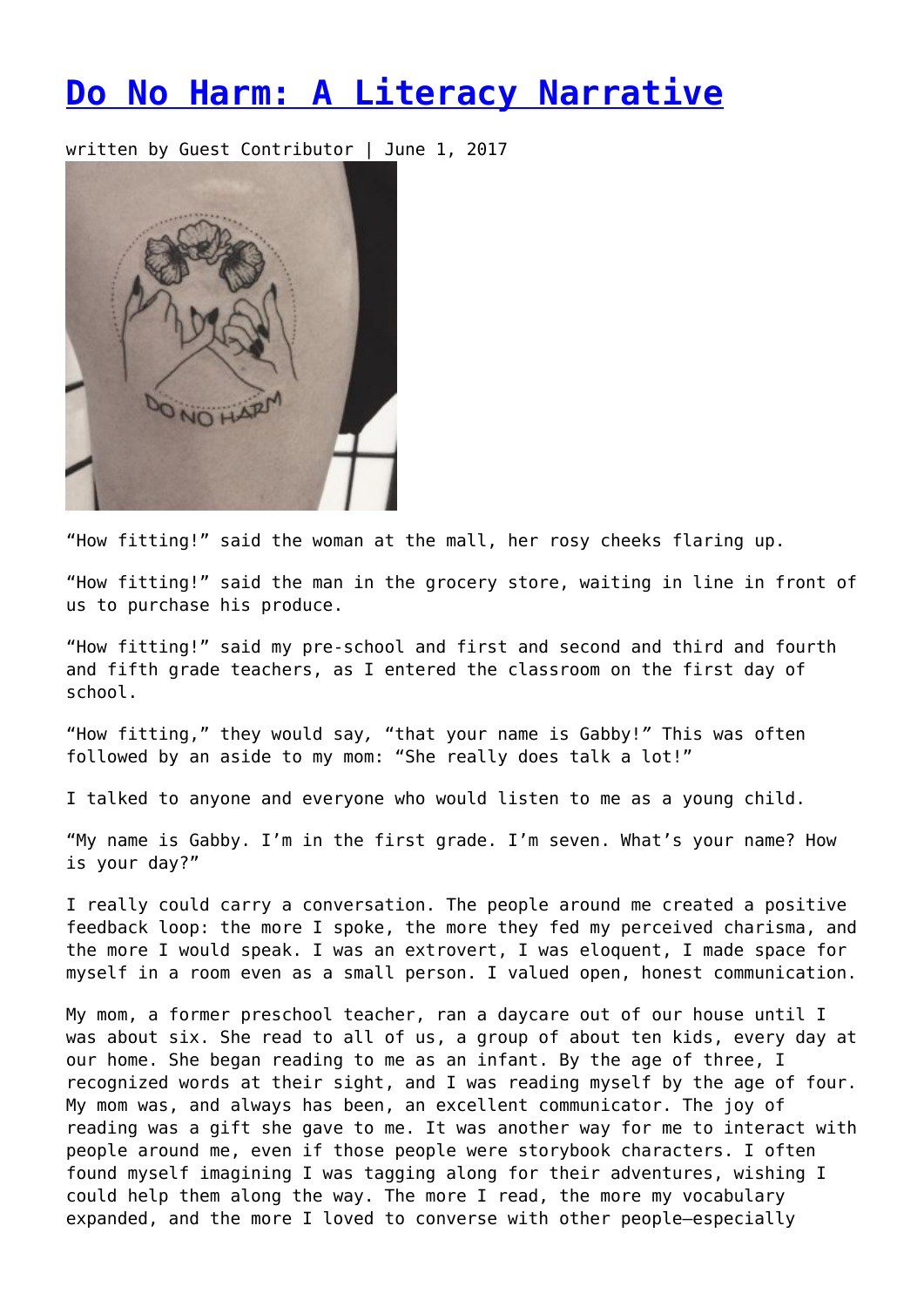adults, who, as mentioned, thought it was the darndest thing.

I won awards all throughout elementary school for reading the most words in my grade. In the third grade, before the awards ceremony, I bought one of the pairs of fake glasses—to aesthetically embody the bookworm I was—that were popular in every local Claire's at the time. They were a matte, metallic pink. They perfectly coordinated with my pink polo shirt and khaki pants. I pulled my hair back slick into a big, bushy ponytail. I believe I was missing a tooth at the time. I vividly remember the pride I took in this look—the glasses making me look so much smarter—as I accepted that year's award.

I don't know what happened when my ability to communicate shifted. I don't know exactly when it happened. I couldn't tell you if it was the stress of handling my parents' divorce like the young adult I was perceived as, or how boys my age began to look at me when all of the sudden I had boobs at the age of 11, or if it was my first major rejection from a boy on the fifth-grade playground. I'm not sure to what degree the culmination of these events evolved into something I wouldn't learn the word for until years later: anxiety. I do know that once Anxiety found her home in me, she never left. She unpacked her suitcase, hung her ratty clothes in the closet, painted the walls.

\*

She came to me in middle school. Middle school for me was-like for many- full of growing pains in a way that I couldn't handle.

Reading wasn't cool any more. Neither was open, honest communication. What was important was your Myspace layout and if you had the latest Hollister trends (I never understood how anyone my age could wear those tight Hollister shirts because I would have major sweat stains about 10 minutes after putting one on).

I became a chameleon. I embraced a persona and communicated with others, verbally and non-verbally, in a way that I thought they wanted me to—which was anything but open and honest. I carefully navigated my parents' newfound inability to communicate that came with divorce by never burdening either of them with my problems. They sent me to like, maybe five or six different therapists anyways (I don't think for my own good, but so a professional could reassure them I was okay. And I was damn good at convincing those professionals that I was okay. Jokes on you, therapy).

I wore the tight Hollister T-shirts anyways, with a Hollister jacket layered over them to hide my pit stains (counter-intuitive, I know). I downplayed my intelligence in front of my middle school friends, which meant limited meaningful conversation. I stopped reading. As I became lost in my own chameleon identity, I found it more and more difficult to talk to people. I was constantly performing so many different personas that I couldn't keep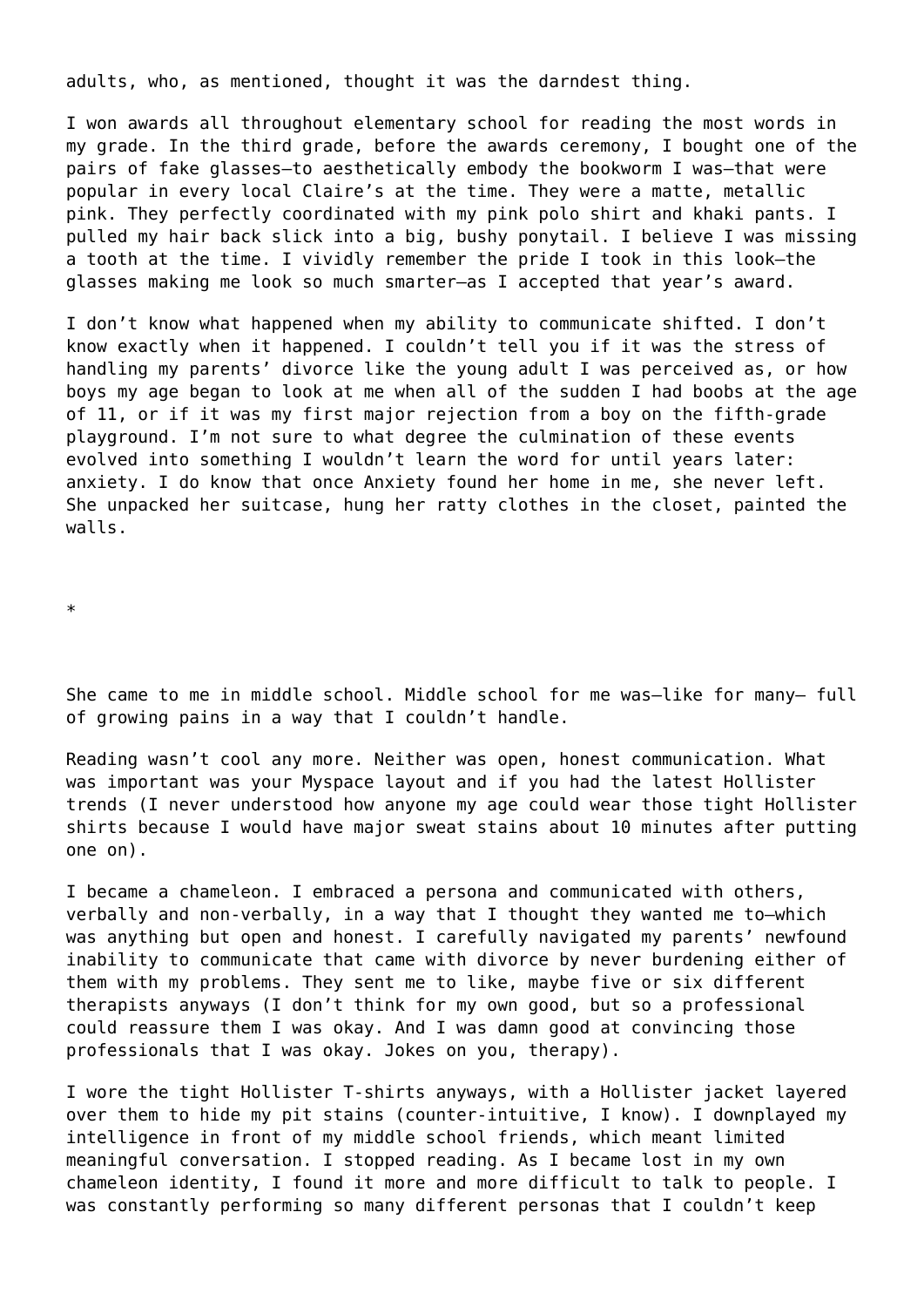track of them all in my head. I started eating lunch in the bathroom stall.

I remember one autumn morning walking into class to find two of my friends with hearts carved into their ankles. "We did it with tacks," they said. "It'll form a heart shaped scar. Neat, huh?"Sure, it was. Of course, it was. I stepped into the persona that my friends were used to. This was me. They were all me—all the personas. It was the only way I knew how to communicate with the world around me anymore.

"Really cool. I want one."

 In third period, I carved my own into my left ankle. You can still see it, today, if you look hard enough. It didn't hurt so bad. I was proud of how perfect I got the shape. Later that day, it would scab over. When the scab fell off, there was a perfect little heart shaped scar in its place.

I spent the rest of the day showing it off to anyone who would listen.

"Yeah, it hurt but not too much. Yeah, with a tack. Like the kind you use for a bulletin board. Yeah, in class. Neat, huh?"

At home that day, I Neosporin'd and bandaged my heart. I spent the next couple weeks admiring it. No questions were asked.

What happened, weeks later, that made me upset is unimportant. I don't even remember what it was—friend drama or boy drama or the plethora of insecurities that come existing as a middle school girl. The important part is that, in deciding to deal with my sadness, I carved another heart, with another tack, into my other ankle.

This began a vicious cycle for the next seven years of my life where selfharm was above all my main coping mechanism. I didn't know how to talk anyone about what I was feeling—there wasn't room for that in any of my personas. Sadness, anger, and frustration became internalized. They moved into the apartment above Anxiety. She threw them a housewarming party, and they all made great neighbors.

Bullied at school? Argument with friends or family? Overburdened by the weight of my identity? Negative body image? I hurt myself. I traded tacks for knives and curling irons. Ankle skin for wrist skin and wrist skin for thigh skin.

It is not difficult to talk about. It was an integral part of my life.

It *is* incredibly difficult when tasked to explain to someone *why* or *how* you can hurt yourself. All I can say is that, when something would happen, I *knew* that nothing but self-harm would make it feel better. I *felt* when I *had* to self-harm throughout my whole body. Your eyes feel heavy. Your chest feels full of water. You can't focus. You morph into a different person, a different body, a different time. It becomes routine. Anxiety and sadness, or anger, or frustration, were having a bonfire, but I didn't get to have any s'mores.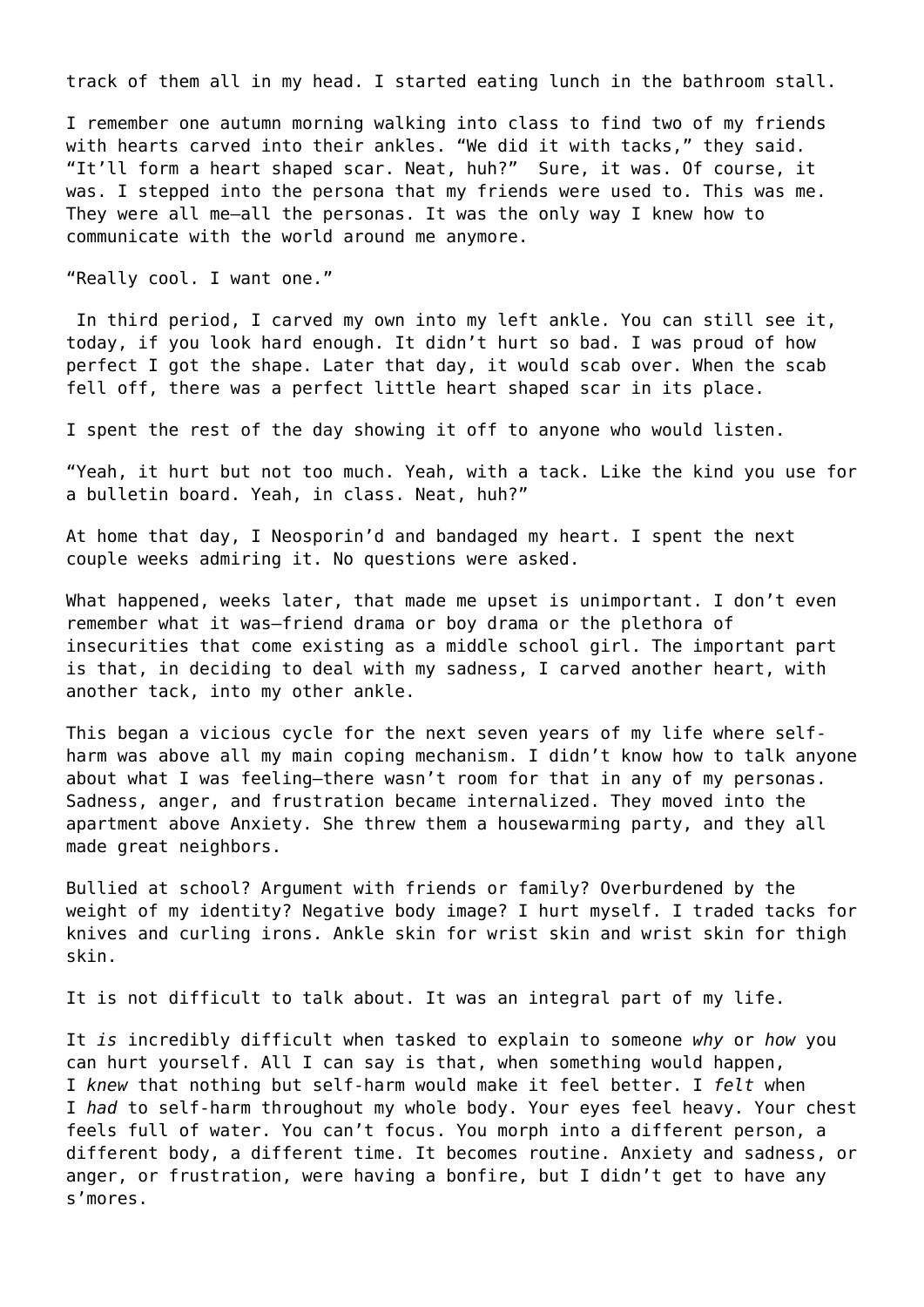Hiding it also becomes routine. You form a collection of bracelets. No one asks questions when you wear your Hollister jacket in the middle of summer because you did that before. You wear over-sized, baggy clothes to avoid rubbing at scabs but you pick at them anyways. It is easy. It becomes routine.

Everyone seemed to find out in middle school anyways—except for my parents.

My chameleon identity become tarnished as I became the weird emo girl. The bullying accelerated, and the self-harm trended similarly. My ability to communicate anything other than soundboard responses deteriorated. I was a living shell of my extroverted, preschool self.

\*

In seventh grade, I e-mailed a teacher about self-harm. I'm not sure what I was expecting when I was called down to the counselor's office later that day. I was livid he had told someone, and I figured I was done. The following months, I saw the counselors every week. My previous years of manipulating therapists paid off; using this persona I had developed, I convinced the counselors it was a short-term phase, that I was getting better, that they didn't have to let me parents know because it would only make things worse. It worked.

\*

Thanksgiving of my freshman year in high school, I scratched up my arms before falling asleep.

"I had a dream spiders were attacking me, I must have scratched my arms in my sleep."

"Oh!" responded my dad, "How odd!"

My dad is not a naïve man. But he does or did hold absolute trust in me. I would never lie to him, so of course I scratched myself in my sleep while having a dream about spiders attacking me.

My brother called me a liar throughout the day.

\*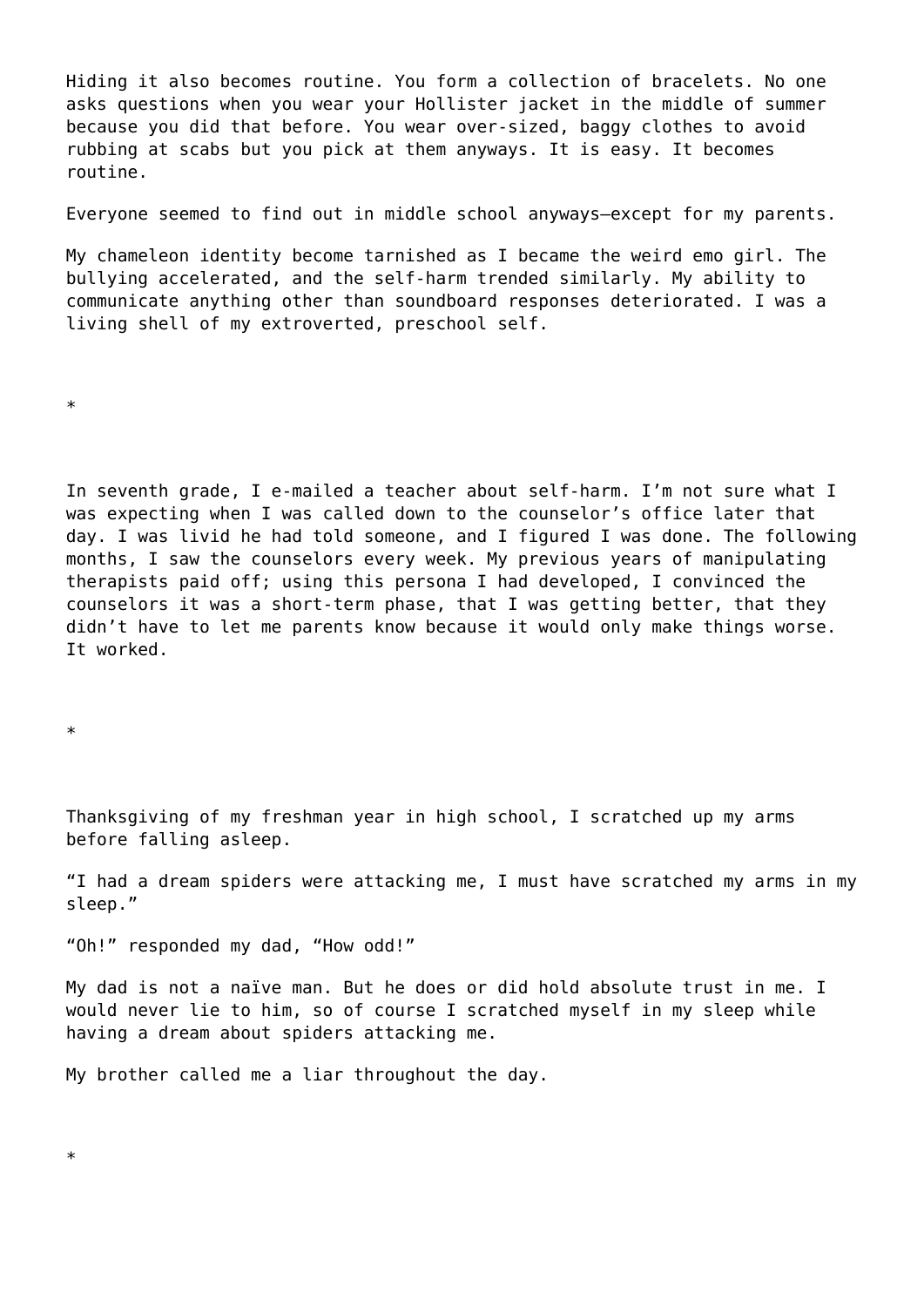I started cutting my thighs in high school. Sophomore year, I was sitting on my bed with shorts on, a band-aid from a recent endeavor peeking out. My mom passed by, casually asking, "What's that?"

I panicked. I couldn't formulate a soundboard response, like

*I brushed against a tree!*

*I cut myself shaving!*

*Accidentally dropped the curling iron!*

I panicked. Instead, I said, "Nothing! It's nothing."

My mom is a keen woman. She did *not* trust me. She let hours pass by as I avoided leaving my room for fear of a follow up conversation. Before going to bed, I thought I was home free. I followed my usual routine and went to say goodnight to her.

"I want you to tell me what's on your leg."

She was sitting in the dark kitchen, facing our computer, the only light coming from the computer screen. I could not see her face but I knew what it looked like: her lips pursed, her eyes serious, twitching just a bit.

*Shit*, I thought. I took a deep breath. While I felt inept at communicating, I could still tell if I could weasel myself out of a situation or not. I exhaled.

"Do you really want to do this right now?" I asked.

"Yes." I had never heard this weight in her voice before. There was no persona that knew how to address this version of my mother.

Then, me, bluntly: "I cut myself." I didn't try to mitigate the situation. I knew I couldn't.

I gulped, loudly.

"I've been doing it for years."

My mother did not cry. She was stoic. She told me to go to sleep and that we would discuss it in the morning. I didn't sleep at all that night. Years later, I learned neither did she. She stayed up all night reading Wikipedia articles on self-harm. And crying.

I didn't get out of bed in the morning until a harsh knock forced me to face the new state of my life.

My mom had already filled in my step-dad and my sister on my bad-habit. I will remind you that, until then, I embodied (or tried to) the ideal child to my parents. I had a persona for them through which we could communicate. This was a complete and total shock. Which is why I try not to resent what happened next too much.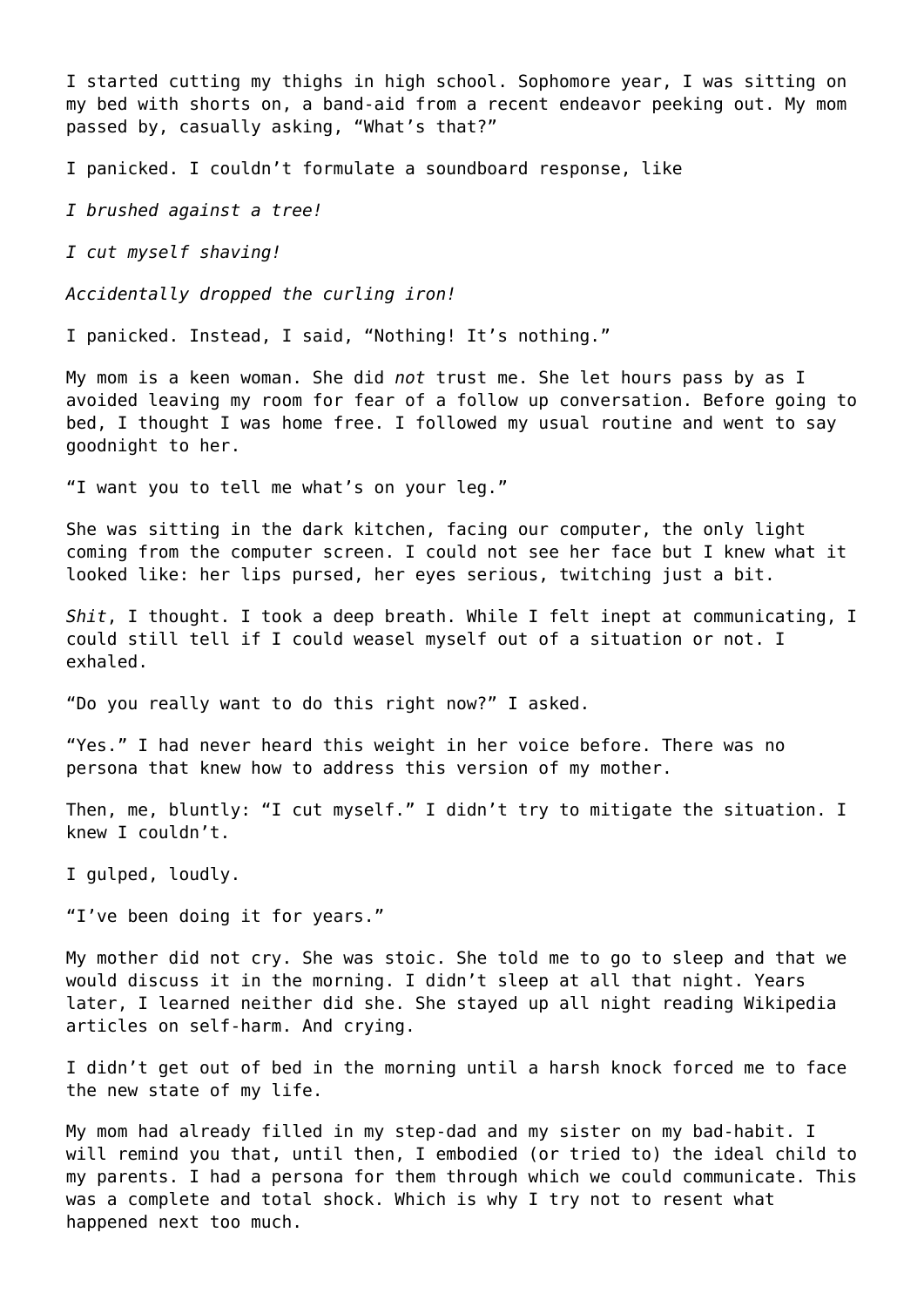"You need to go in the living room and show your step-dad what you've done."

What I've done? What had I done? I embarked on my shame parade. I lifted the Band-Aid, high up on my thigh, for my step-dad, revealing former scars and scabs as well. He was more stoic than my mother. I was grabbed swiftly by the shoulder and led to my sister. When she saw, she fell to the floor in a constant stream of sobs on the cold concrete floor of the hallway. It was almost as if she'd melted right there in her place. Anxiety and sadness and anger and frustration inhabited my heart all at once.

"You have to stop doing this! You have to stop!" She pleaded, gasping for air. Her voice was harsh, raspy, as if she'd been a long-time smoker. I would later learn about how disappointed my sister felt that I didn't come to her to talk about any of my feelings, instead engraving them onto myself.

I cried with her. Next stop was my dad's house. He was less hurt and surprised than my sister, but more so than my mom. He had trusted me. Not anymore.

I was sent to therapy again. Each therapist I saw over the next couple years was shocked when I told them about my shame parade.

"She really shouldn't have done that", they said. There was some kind of "No wonder you're fucked up" subtext in their delivery.

\*

The feeling, the need to self-harm, didn't subside with therapy. I firmly believe that it's hard to get better from any addiction or change any habit if you don't actually want to, no matter how firmly the other people in your life push you to do this.

I continued to be the master manipulator with my therapists. I convinced them I was okay, and they convinced my mom I was okay, until I got to stop therapy. To clarify, I was definitely not okay and definitely still turning to self-harm as a coping mechanism every time I felt the heavy eyelids and water-filled chest: Anxiety and sadness having a sleepover, Anxiety and anger throwing a party. Life seemed to move forward but something was different. I was no longer able to effectively communicate with my mother, the woman who had gifted me the joy of communication in the first place. There was a breaking foundation between us. Our relationship was drastically different, distant.

It got worse when, my junior year of high school, she found out I was still indulging in self-harm. This time, it was different, because I was also in the height of my eating disorder (another story for another time). I was sent back to therapy. My mother told me we would never have a real relationship over Baggins veggie sandwiches. I packed my belongings in garbage bags and went to visit my dad who welcomed me with open arms. My mother gave me the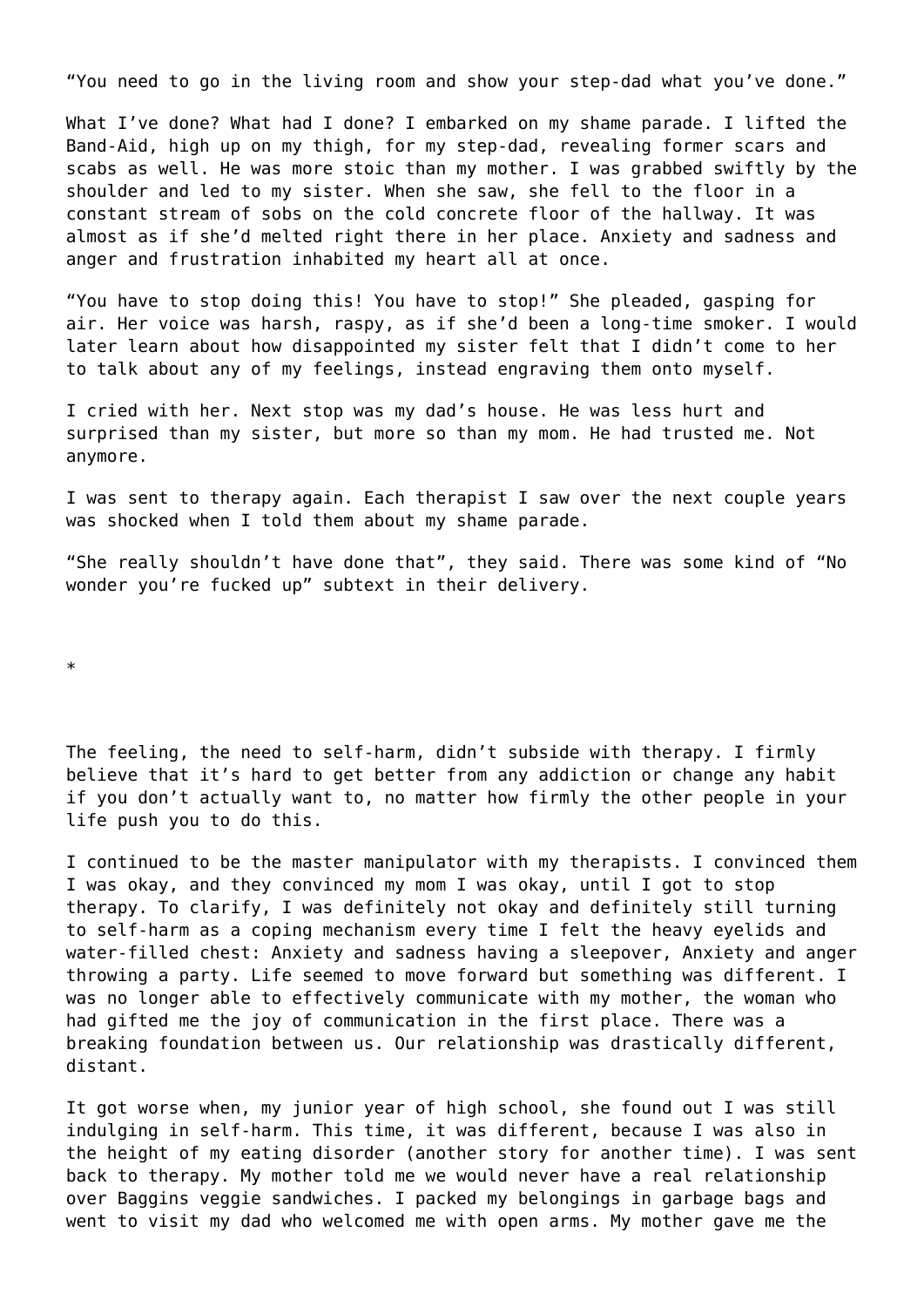joy of communication, but my father showed me what unconditional love is. I broke his trust and he loved me anyways. How truly blessed am I for that.

I was constantly monitored for wounds by my parents following this. I had to stop because I didn't want to keep having to see therapists and nutritionists. So I did. I just stopped. The heavy eyelids and water-filled chest feeling built up, evolved, transformed into a new, hyper conscious, over analytical energy. Anxiety rented the room next door when her small apartment began to feel too cramped after always having friends over. Now my eyelids felt like pins were poking at them and my heart dropped and raced and dropped and raced. Speaking to anyone was difficult. I reverted to soundboard responses, but it was hard for me now to be what everyone wanted of me, because I no longer had any clear idea of what that was. It made the eyelid pins worse.

\*

I started drawing—I am no artist, so doodling really—to cope. It became my mode of communication with the outside world. I started a blog on the Tumblr platform to share my drawings. I hoped that, by throwing my feelings into the internet void through these images, I could get rid of them. How naïve I was.

My images began to pick up traction. I remember logging in one day to see my following at 1000, with one of my images getting over 100,000 reblogs. I kept posting. I began to receive a plethora of messages. Anxiety had a big family and she was spread out all over the world. People began to message me explaining how they felt the same way, and thanking me for helping them find the words to explain their feelings. I began to build a community through the blog. I realized I was not alone—other people felt the eyelid pins and heart racing too. This was the first time in a long time I felt like I was understood, and so I could openly communicate. The blog, although it has growth as I have grown, continues on today, 8,000+ followers strong.

This was the platform through which I found the word for the eyelid pins and heart racing and inability to communicate—I learned her name. I thought of Anxiety as simply a synonym for nervousness or anticipation, nevertheless a mental illness, before finding out more about it on the internet. I felt less broken being able to find some sort of solace and label for my pain. After communicating with others on a virtual platform, I felt like I was better able to reach out to people in my own life. I talked to my dad about speaking to a doctor about Anxiety before my freshman year of college. I was able to try out different medicines and see what worked for me. The eyelid needles didn't go away, but they got better. My heart felt a little slower, a little steadier, a lot better.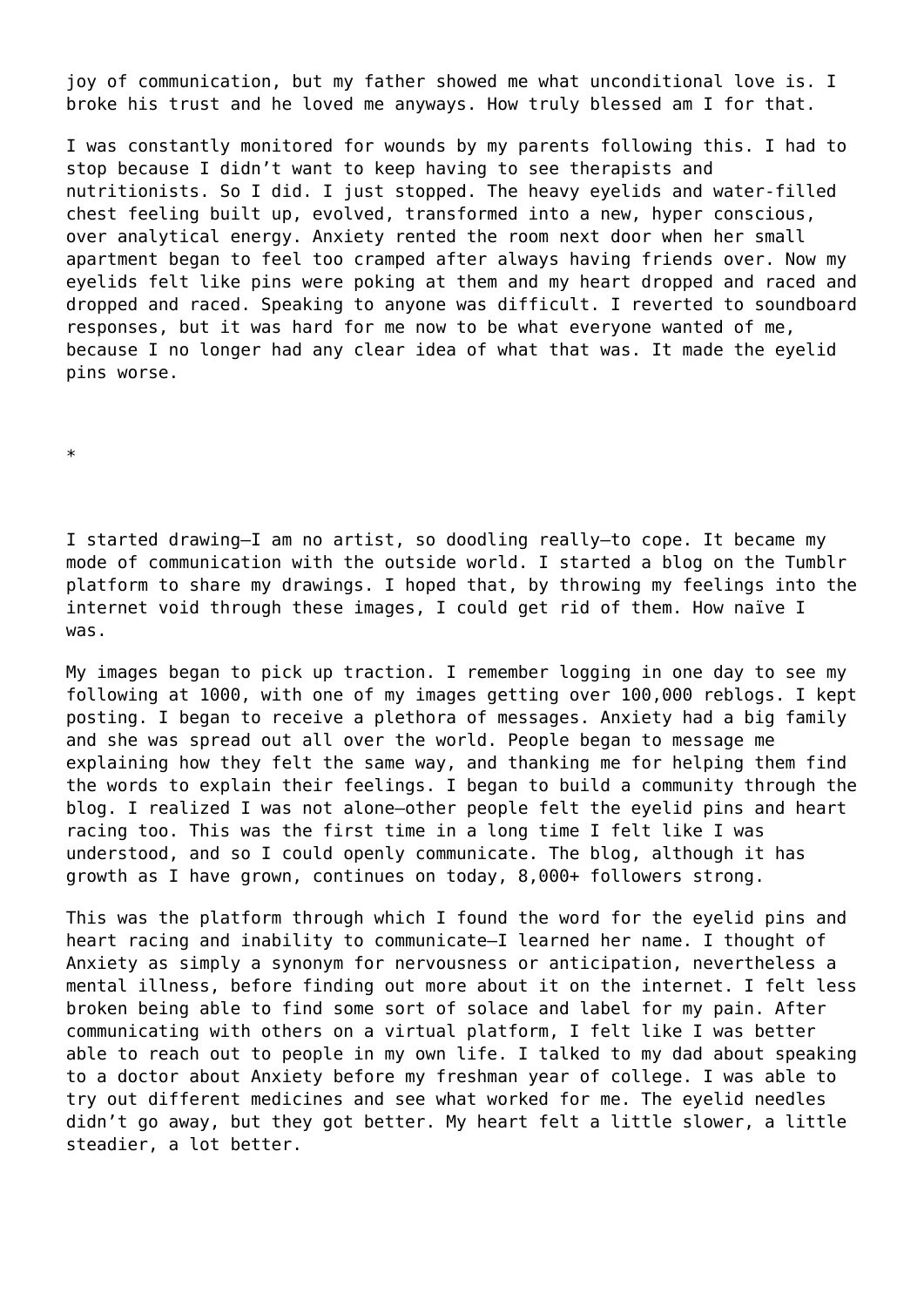Everything in my life improved after going on medication. I rebuilt the relationship with my mom, I started eating again, I entered a healthy relationship, I began a stage of personal growth. I relapsed with self-harm a couple times in college, but I couldn't tell you now the last time I did it.

On my twenty-first birthday, I got a tattoo commemorating my progress. It was a promise to myself not to hurt myself or the others around me. A promise to remain open, honest, and real in my communication with the people I love. I feel like I have to live up to it now, and I know I will, I know I can. So it goes.

I feel like, as I encounter new problems with identity and communication today, I am well equipped to deal with them. I know this will involve delving into my past and putting together how and what has affected my ability to communicate to myself and others throughout the years.

*How fitting¸* I'm required to write a literacy narrative at a time in my life where I'm already trying to figure mine out.

The universe works in mysterious ways but everything reveals itself with time.



Gabby Abou-Zeid is a native Tucsonan and third year Sustainable Built Environments student at the University of Arizona. She is a Pinterest lover, Scorpio, amateur baker, and firm believer in the power of empathy. Her current projects include updating and revamping her blog at [virtualgirlfriend.tumblr.com.](http://virtualgirlfriend.tumblr.com/)

If writing defies "common sense," if it seems to go against traditional modes of thought, norms, and histories, the idea of that common sense no longer makes sense, or might make sense if we're allowed to reinvent ourselves. That's what I'm looking at with the literacy narrative. I want to hear yours: